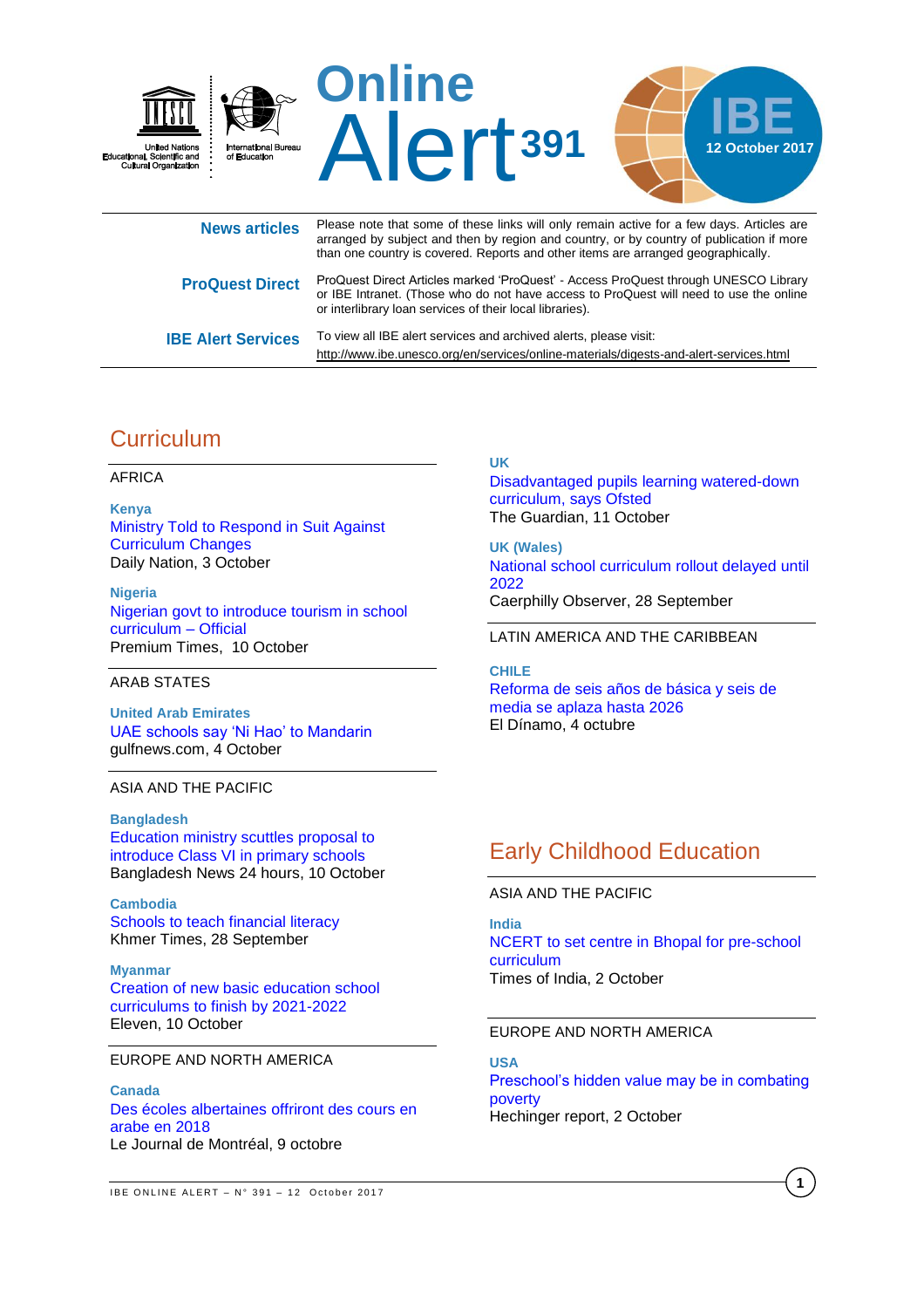# Education Reform

### AFRICA

**Liberia** [Liberia's Ambitious Education Policy](http://www.worldpolicy.org/blog/2017/10/10/liberia%25E2%2580%2599s-ambitious-education-policy) World Policy Institute, 10 October

### ARAB STATES

**Kuwait** [Kuwait's educational reform on right track -](http://www.kuna.net.kw/ArticleDetails.aspx?id=2644273&Language=en) WB [official](http://www.kuna.net.kw/ArticleDetails.aspx?id=2644273&Language=en) Kuwait News Agency, 28 September

**United Arab Emirates** [Emirati School Model will expand to UAE's](https://www.thenational.ae/uae/emirati-school-model-will-expand-to-uae-s-international-private-schools-says-minister-1.664986)  [international private schools, says minister](https://www.thenational.ae/uae/emirati-school-model-will-expand-to-uae-s-international-private-schools-says-minister-1.664986) The National, 7 October

# EUROPE AND NORTH AMERICA

**France** [Réforme de l'Education nationale : la Cour des](http://www.ifrap.org/etat-et-collectivites/reforme-de-leducation-nationale-la-cour-des-comptes-montre-la-voie)  [comptes montre la voie](http://www.ifrap.org/etat-et-collectivites/reforme-de-leducation-nationale-la-cour-des-comptes-montre-la-voie) iFRAP, 5 octobre

# LATIN AMERICA AND THE CARIBBEAN

**Mexico** [Presenta reforma educativa aciertos](https://oaxaca.quadratin.com.mx/presenta-reforma-educativa-aciertos-indiscutibles-inee)  [indiscutibles: INEE](https://oaxaca.quadratin.com.mx/presenta-reforma-educativa-aciertos-indiscutibles-inee) Quadratín Oaxaca, 11 octubre

# Education System

# AFRICA

**Senegal** [Le grand défi reste l'équité et la qualité dans le](http://fr.allafrica.com/stories/201710090341.html)  [système](http://fr.allafrica.com/stories/201710090341.html) APS, 8 octobre

**Zimbabwe** [1 300 Schools to Be Connected to Internet](http://allafrica.com/stories/201710120091.html) Herald, 12 October

# ASIA AND THE PACIFIC

**Cambodia** [An education fit for the next generation](http://www.phnompenhpost.com/post-plus/education-fit-next-generation) The Phnom Penh Post, 10 October

# Inclusive Education

#### AFRICA

[Afrique: Education des filles -](http://fr.allafrica.com/stories/201710110289.html) 9 pays du [continent parmi les 10 «mauvais élèves»](http://fr.allafrica.com/stories/201710110289.html) Radio France Internationale, 11 octobre

**China (Hong Kong)**

[Hong Kong students with special needs not](https://search.proquest.com/central/docview/1945270012/DA2590A676694D6BPQ/3?accountid=41859)  [properly supported by government education](https://search.proquest.com/central/docview/1945270012/DA2590A676694D6BPQ/3?accountid=41859)  [system: Hong Kong's education system can be](https://search.proquest.com/central/docview/1945270012/DA2590A676694D6BPQ/3?accountid=41859)  [a trial for parents of children with special](https://search.proquest.com/central/docview/1945270012/DA2590A676694D6BPQ/3?accountid=41859)  [needs, forcing some to pay for expensive](https://search.proquest.com/central/docview/1945270012/DA2590A676694D6BPQ/3?accountid=41859)  [private help](https://search.proquest.com/central/docview/1945270012/DA2590A676694D6BPQ/3?accountid=41859) South China Morning Post, 3 October (ProQuest)

#### **Mauritius**

[Promoting Inclusive Education for children with](http://www.govmu.org/English/News/Pages/Promoting-Inclusive-Education-for-children-with-special-needs-in-Mauritius.aspx)  [special needs in Mauritius](http://www.govmu.org/English/News/Pages/Promoting-Inclusive-Education-for-children-with-special-needs-in-Mauritius.aspx) Government of Mauritius, 9 October

#### **Rwanda**

[Inclusive education: Students learn sign](http://www.newtimes.co.rw/section/read/221075/)  [language to support their classmates with](http://www.newtimes.co.rw/section/read/221075/)  [hearing impairment](http://www.newtimes.co.rw/section/read/221075/) New Times, 4 October

#### EUROPE AND NORTH AMERICA

**Belarus** [Work to create inclusive education system in](http://eng.belta.by/society/view/work-to-create-inclusive-education-system-in-progress-in-belarus-105707-2017/)  [progress in Belarus](http://eng.belta.by/society/view/work-to-create-inclusive-education-system-in-progress-in-belarus-105707-2017/) Belarus News (BelTA), 9 October

# Teacher Education

#### AFRICA

**Eritrea** [Effort to Develop Teaching Profession](http://allafrica.com/stories/201710040441.html) Shabait, 2 October

**Rwanda** [Government pledges to improve teachers'](http://www.newtimes.co.rw/section/read/221249/)  [welfare](http://www.newtimes.co.rw/section/read/221249/) The New Times, October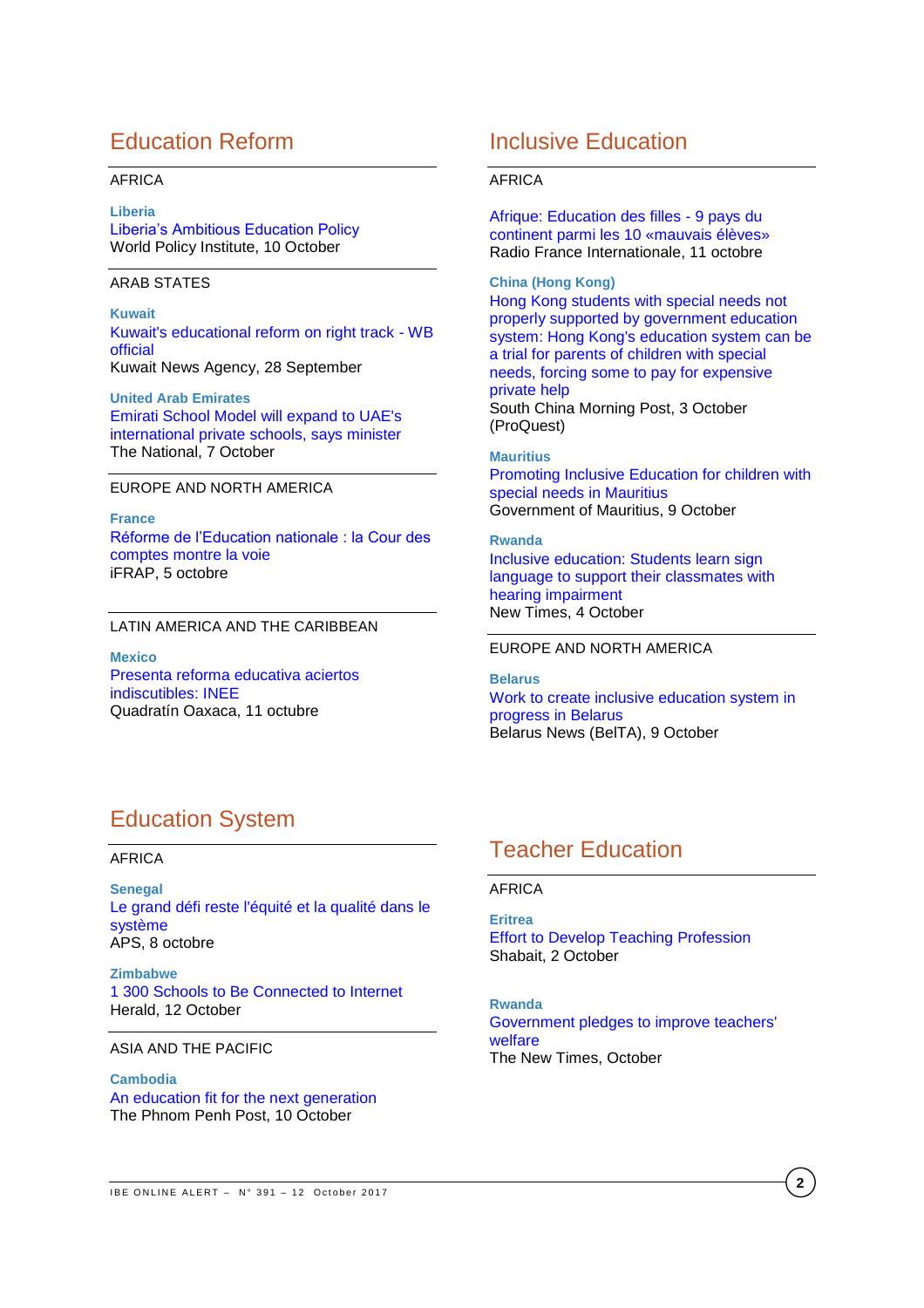# LATIN AMERICA AND THE CARIBBEAN

**Argentina**

[Evaluación Enseñar a institutos de formación](https://www.laizquierdadiario.com/Evaluacion-Ensenar-a-institutos-de-Formacion-Docente-un-verdadero-adoctrinamiento)  [docente, "un verdadero adoctrinamiento"](https://www.laizquierdadiario.com/Evaluacion-Ensenar-a-institutos-de-Formacion-Docente-un-verdadero-adoctrinamiento) La Izquierda Diario, 6 octubre

# Reports, publications, etc.

## AFRICA

**South Sudan** [South Sudan education sector analysis, 2016:](http://unesdoc.unesco.org/images/0025/002592/259247e.pdf)  [planning for resilience](http://unesdoc.unesco.org/images/0025/002592/259247e.pdf) UNESCO-IIEP, 2017

EUROPE AND NORTH AMERICA

[Lutter contre la ségrégation scolaire en Europe](https://book.coe.int/eur/fr/commissaire-aux-droits-de-l-homme/7440-pdf-lutter-contre-la-segregation-scolaire-en-europe-par-leducation-inclusive.html)  [par l'éducation inclusive. Document de](https://book.coe.int/eur/fr/commissaire-aux-droits-de-l-homme/7440-pdf-lutter-contre-la-segregation-scolaire-en-europe-par-leducation-inclusive.html)  [synthèse](https://book.coe.int/eur/fr/commissaire-aux-droits-de-l-homme/7440-pdf-lutter-contre-la-segregation-scolaire-en-europe-par-leducation-inclusive.html) Conseil de l'Europe, 2017

#### **Albania**

[Albania: education policy review; issues and](http://unesdoc.unesco.org/images/0025/002592/259245e.pdf)  [recommendations, extended report](http://unesdoc.unesco.org/images/0025/002592/259245e.pdf) UNESCO, 2017

**Czech Republic** [Current Perspectives on Inclusive Education in](http://cupola.gettysburg.edu/cgi/viewcontent.cgi?article=1641&context=student_scholarship)  [the Czech Republic](http://cupola.gettysburg.edu/cgi/viewcontent.cgi?article=1641&context=student_scholarship) Monica B. Langer, Student Research Paper, The Cupola, 2017

**France** [Gérer les enseignants autrement : une réforme](https://www.ccomptes.fr/fr/documents/39998)  [qui reste à faire](https://www.ccomptes.fr/fr/documents/39998) Cour des comptes, octobre 2017

Crosscut - [Cross-curricular teaching -](http://ife.ens-lyon.fr/ife/partenariat/international/programmes-et-projets/crosscut/projet-ab-coss-curricular-teaching-bb-crosscut) Enquête de terrain - [Livrable n°1](http://ife.ens-lyon.fr/ife/partenariat/international/programmes-et-projets/crosscut/projet-ab-coss-curricular-teaching-bb-crosscut) Centre international d'études pédagogiques , 2017

**USA** [Projections of Education Statistics to 2025](https://nces.ed.gov/pubsearch/pubsinfo.asp?pubid=2017019) National Center for Education Statistics

### INTERNATIONAL

**OECD** [The Pursuit of Gender Equality: An Uphill](http://www.oecd-ilibrary.org/social-issues-migration-health/the-pursuit-of-gender-equality_9789264281318-en)  **[Battle](http://www.oecd-ilibrary.org/social-issues-migration-health/the-pursuit-of-gender-equality_9789264281318-en)** OECD, October 2017

#### **UNESCO**

[Les Preuves sont là: il faut investir dans](http://unesdoc.unesco.org/images/0024/002481/248129f.pdf)  [l'éducation et la protection de la petite enfance;](http://unesdoc.unesco.org/images/0024/002481/248129f.pdf)  [état des lieux dans le monde](http://unesdoc.unesco.org/images/0024/002481/248129f.pdf) Marope, P.T.M.; Kaga, Yoshie, UNESCO, 2017

[Early and unintended pregnancy and the](http://unesdoc.unesco.org/images/0025/002515/251509e.pdf)  [education sector: evidence review and](http://unesdoc.unesco.org/images/0025/002515/251509e.pdf)  [recommendations](http://unesdoc.unesco.org/images/0025/002515/251509e.pdf) UNESCO, 2017

[From words to action](http://unesdoc.unesco.org/images/0023/002311/231132m.pdf) UNESCO; 2014

# **INTERNATIONAL BUREAU OF EDUCATION**

[www.ibe.unesco.org](http://www.ibe.unesco.org/) Tel +41.22.917.78.00 – Fax +41.22.917.78.01 **Postal address** P.O. BOX 199, 1211 Geneva 20, Switzerland **Street address** 15 Route des Morillons, 1218 Le Grand-Saconnex, Geneva, Switzerland Courtesy of the IBE Documentation Centre

To subscribe or unsubscribe to the IBE Alert services, please email: [doc.centre@ibe.unesco.org.](mailto:doc.centre@ibe.unesco.org) Please note: Hyperlinks to online materials imply neither responsibility for, nor approval of, the content contained in these materials on the part of UNESCO IBE. These hyperlinks should not be construed as an endorsement by UNESCO IBE of the validity, accuracy or views expressed therein.

For recent online and full-text information and documents in the area of adult learning, adult literacy, lifelong learning and TVET, please consult the [ALADIN Online Alert](http://mailchi.mp/unesco/eh8vycud52-1070101)

**3**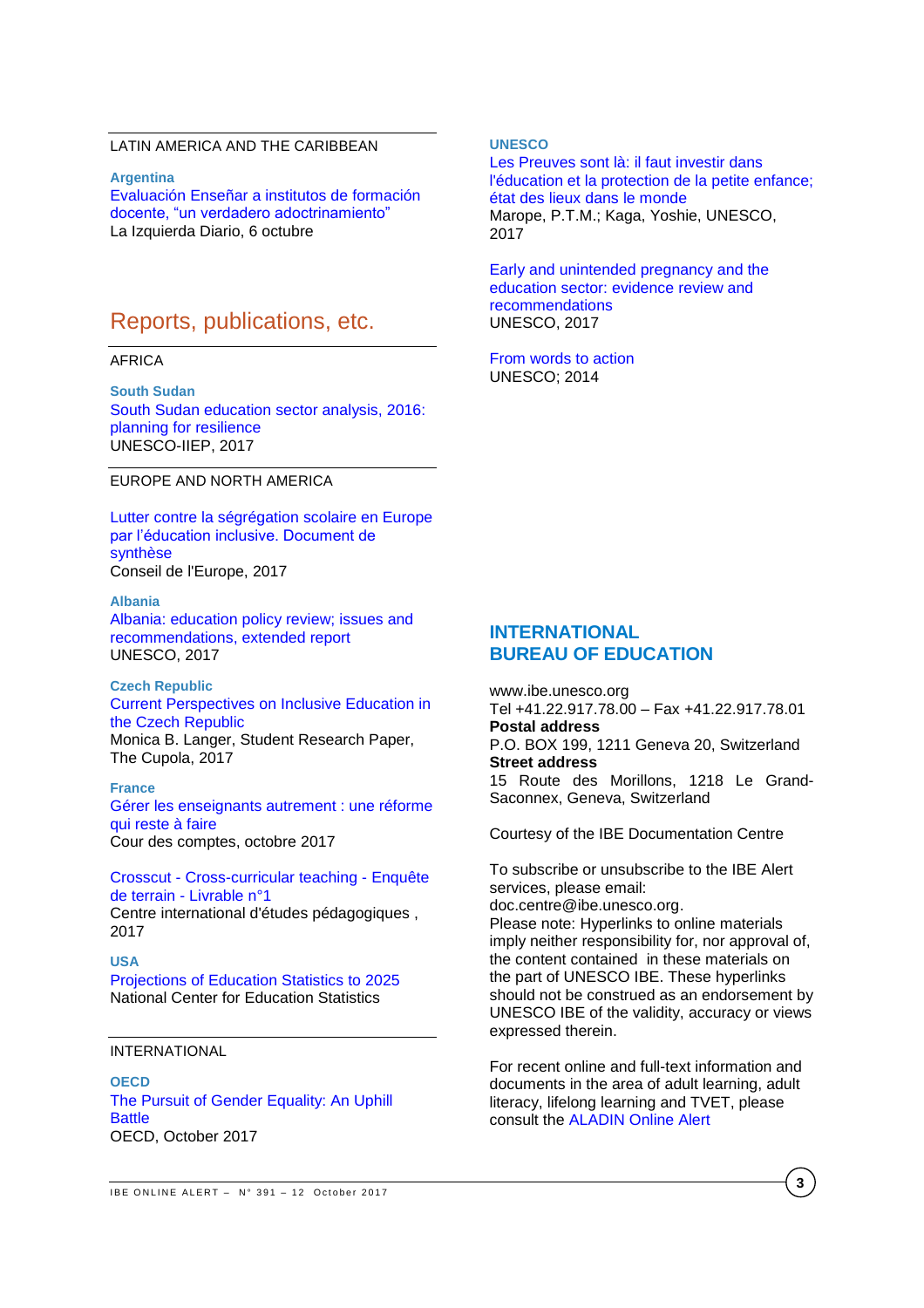$\bigodot$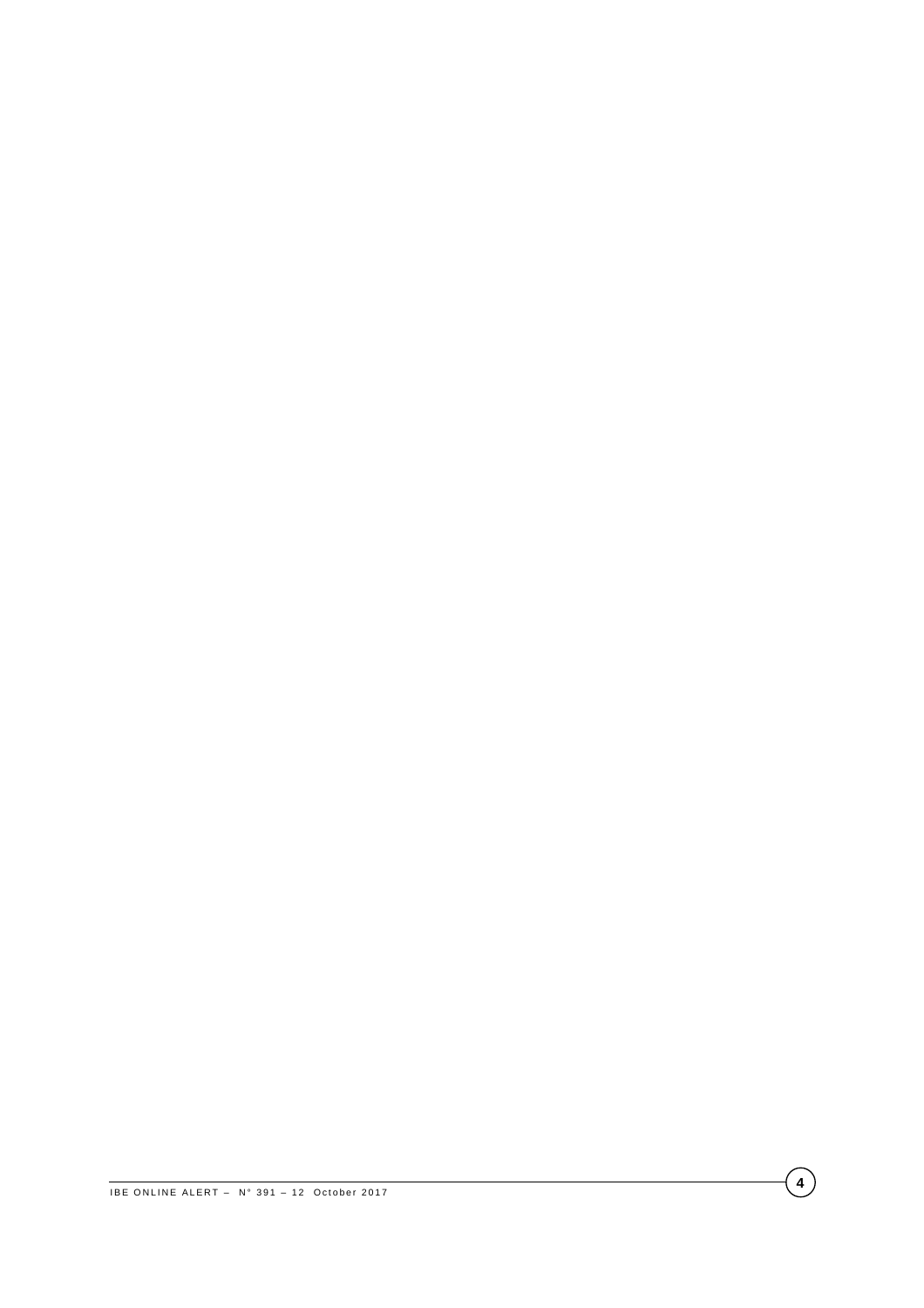$\bigodot$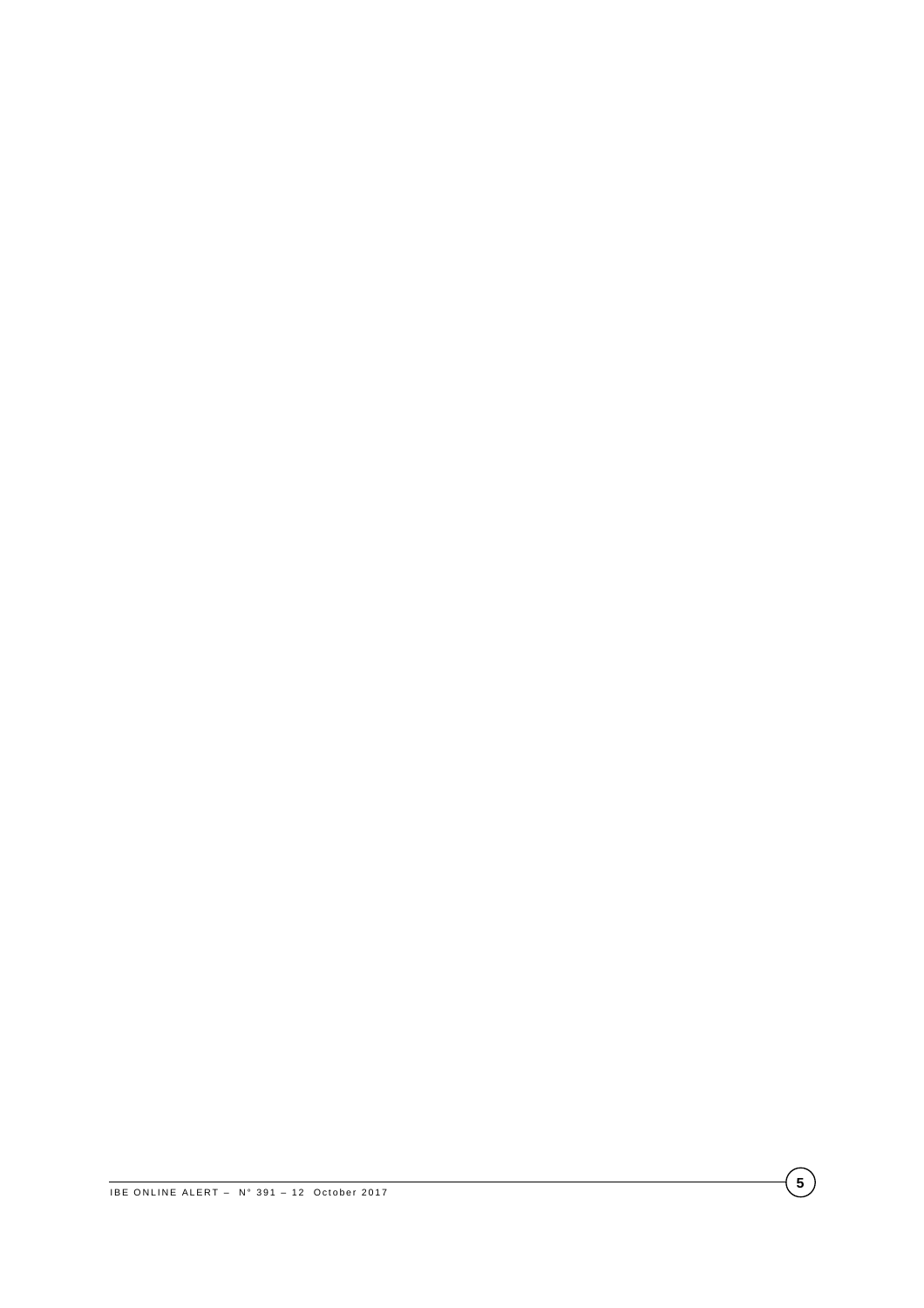$\bigodot$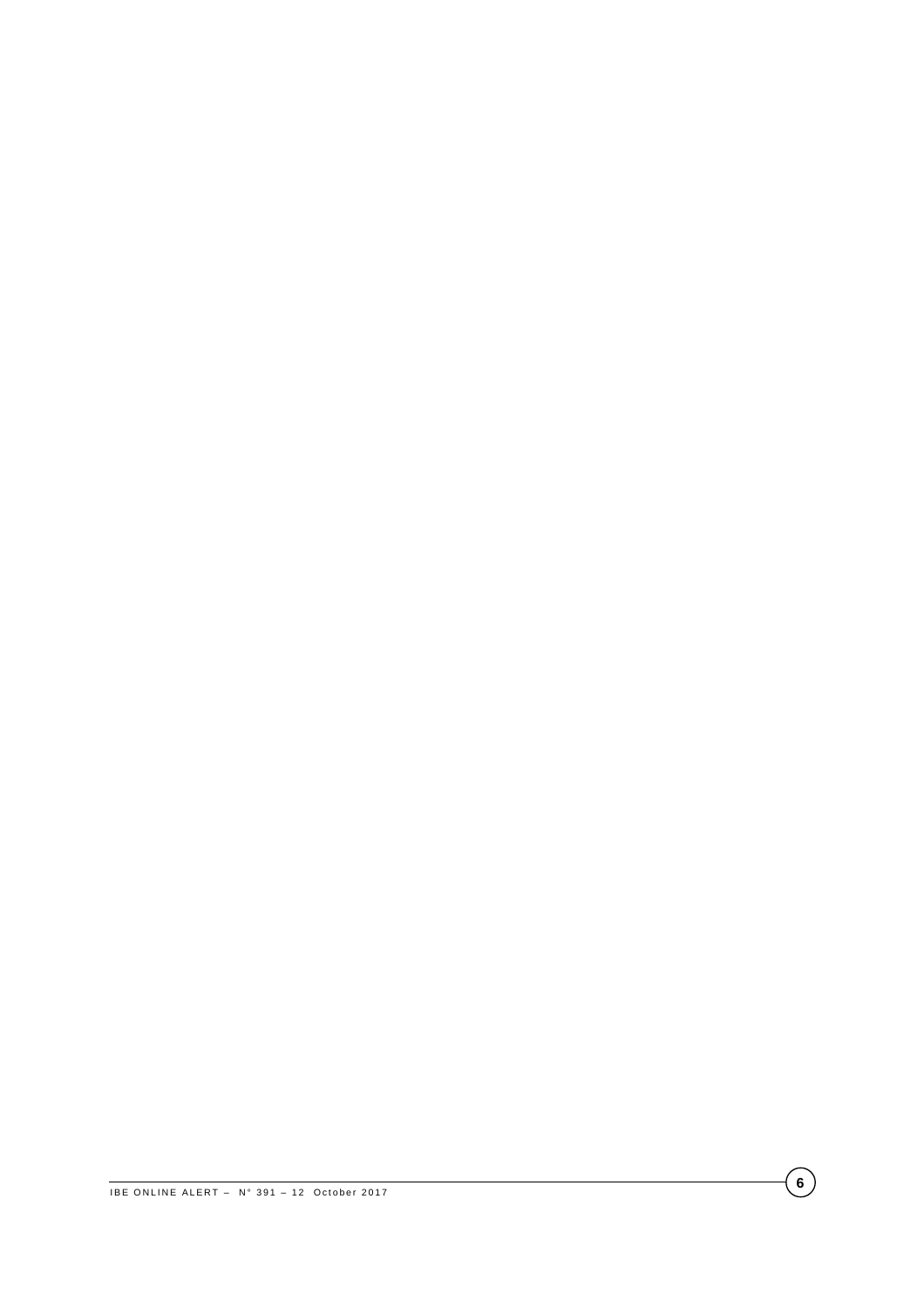$\bigcirc$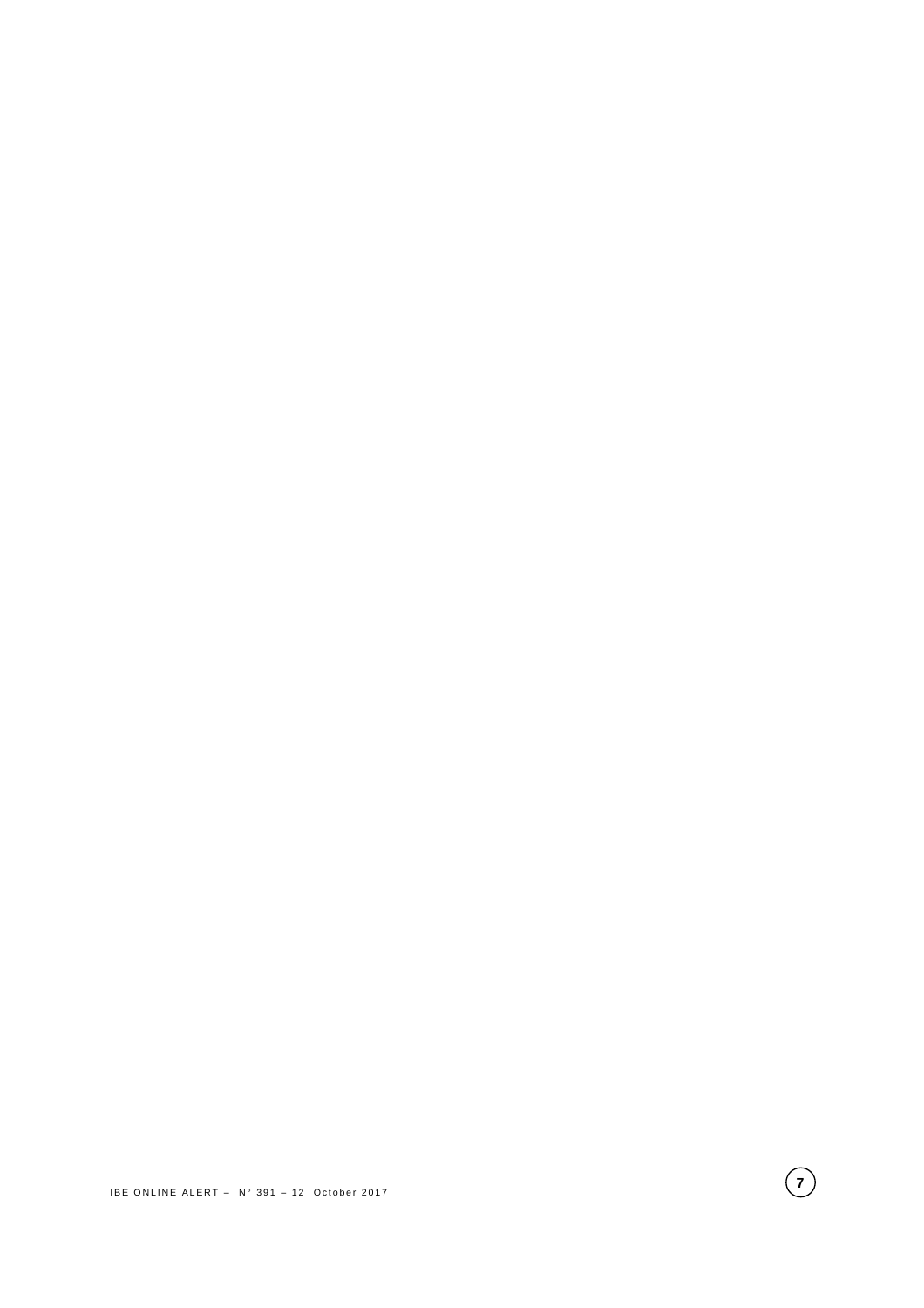$\odot$